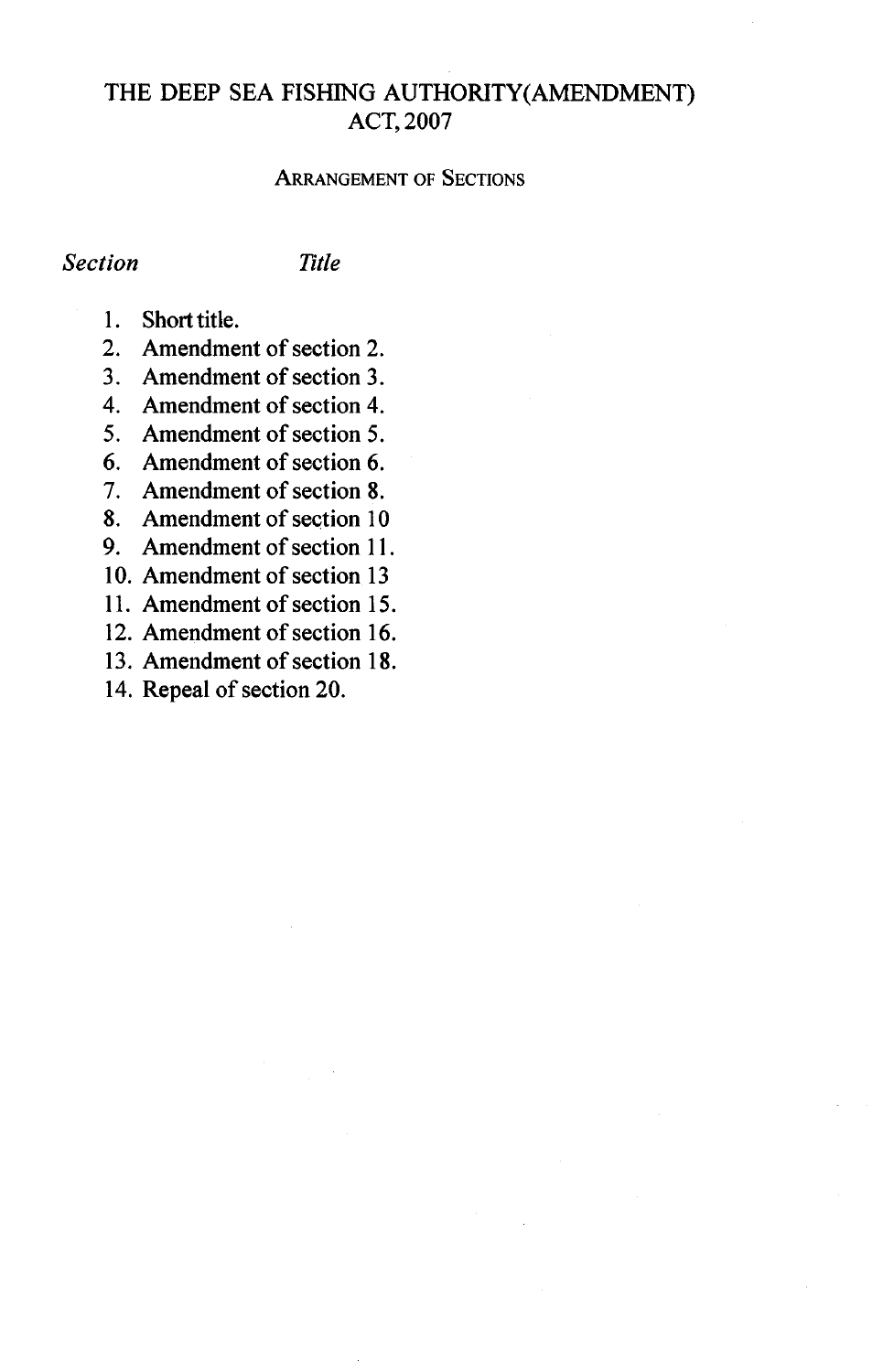#### THE UNITED REPUBLIC OF TANZANIA



No. 17 OF 2007

Jakaya Avrielo Kilmete *President*  20# March 2007

Amendment of section 2 Amendment of section 3

## **An Act to amend the Deep Sea Fishing Authority Act.**

ENACTED by Parliament of the United Republic of Tanzania

### PART I

PRELIMINARY PROVISIONS

**1.** This Act may be cited as the Deep Sea Fishing Authority (Amendment) Act, 2007 and shall be read as one with the Deep Sea Fishing Authority Act, hereinafter referred to as the "principal Act". Short title Cap.388

**2.** Section 2 of the principal Act is amended in subsection (2) by deleting the word "all" and substituting for it the word "fishing".

**3.** Section 3 of the principal Act is amended by:

(a) deleting references to the definition of the term "Advisory" Committee" and substituting for it the following definition: "Technical Advisory Committee" means the Technical Advisory Committee referred to in Section 4(3);"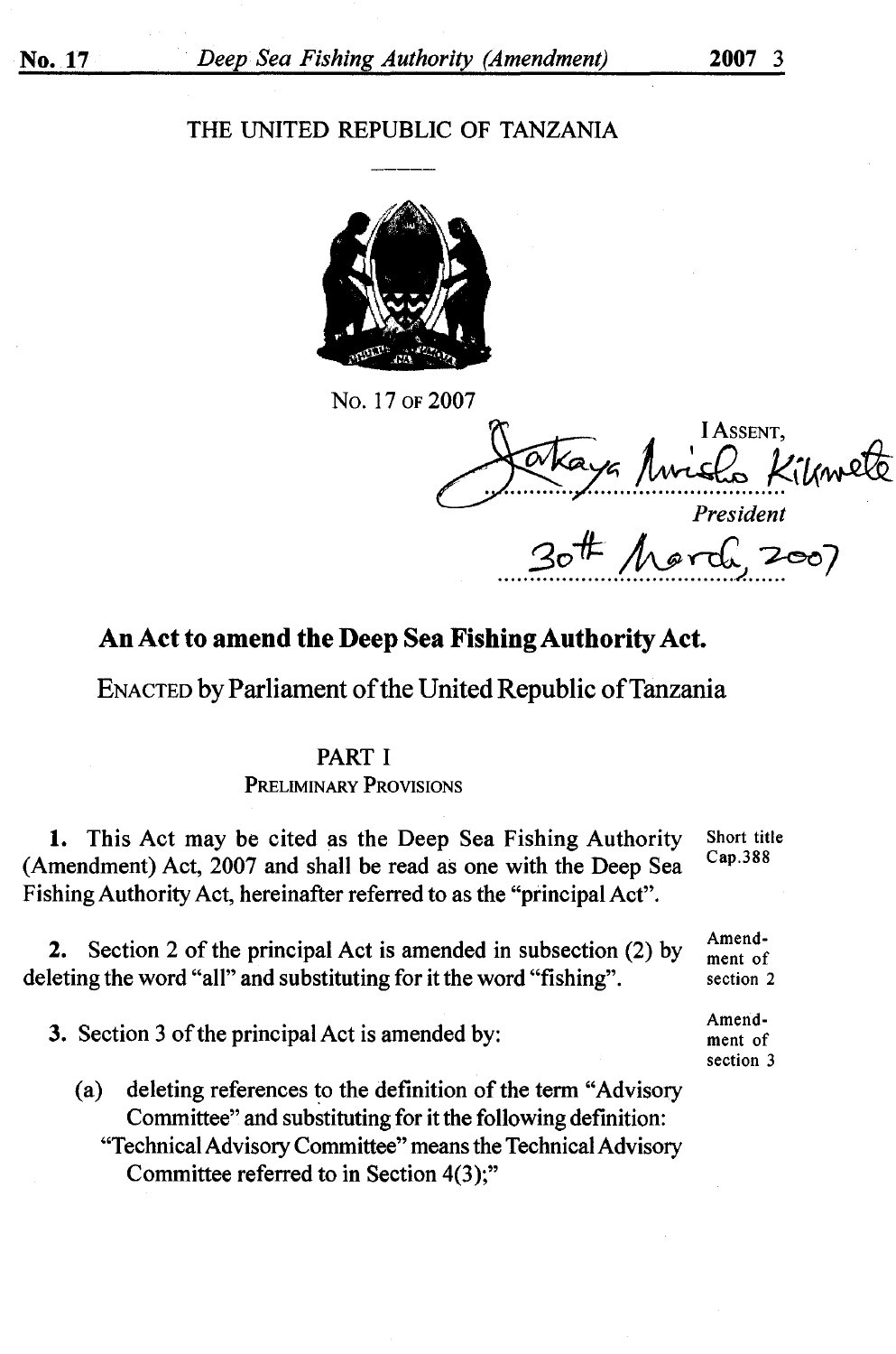- (b) inserting the acronym **"KMKM"** between the words "force," and "officers" appearing in the definition of the "authorized officers";
- ( c) deleting references to the definition of the term "Minister" and substituting for it the following:
	- "Minister" means the Minister responsible for fisheries in Mainland Tanzania;
- (d) inserting the following definitions in their appropriate alphabetical order:
	- "court" means the High Court of Tanzania or the High Court of Zanzibar, as the case may be;
	- "deep sea zone" means an area beyond twelve nautical miles;
	- "deep sea fishing ground" means an area beyond twelve nautical miles from territorial water."Ministers" means the ministers responsible for fisheries in Tanzania Zanzibar and Mainland Tanzania.
- **4.** Section 4 subsection (4) of the principal Act is amended -
	- (a) in paragraph "(c)", by deleting the word "enforcement" and substituting for it the word "implementation";
	- (b) in paragraph "(e)", by deleting the word "policies" and substituting for it the word "guidelines";
	- (c) inserting new paragraphs, (g) and (h) as follows:
		- '(g) safeguard Exclusive Economic Zones environment;
		- (h) to implement any agreement reached at regional and other international levels which the United Republic is a party; and'
	- (d) by renumbering existing paragraph  $(g)$ , as (i).

Amendment of section 5

- **5.** Section 5 of the principal Act is amended by:
	- (a) in subsection  $(1)$ , deleting paragraph  $(c)$  and substituting for it the following:
		- "(c) the Permanent Secretary of the Ministry responsible for defence;
		- (d) the Permanent Secretary of the Vice President's Office responsible for Union matters;"
		- ( e) the Director-General, who shall be a Secretary of the Committee;

Amendment of section 4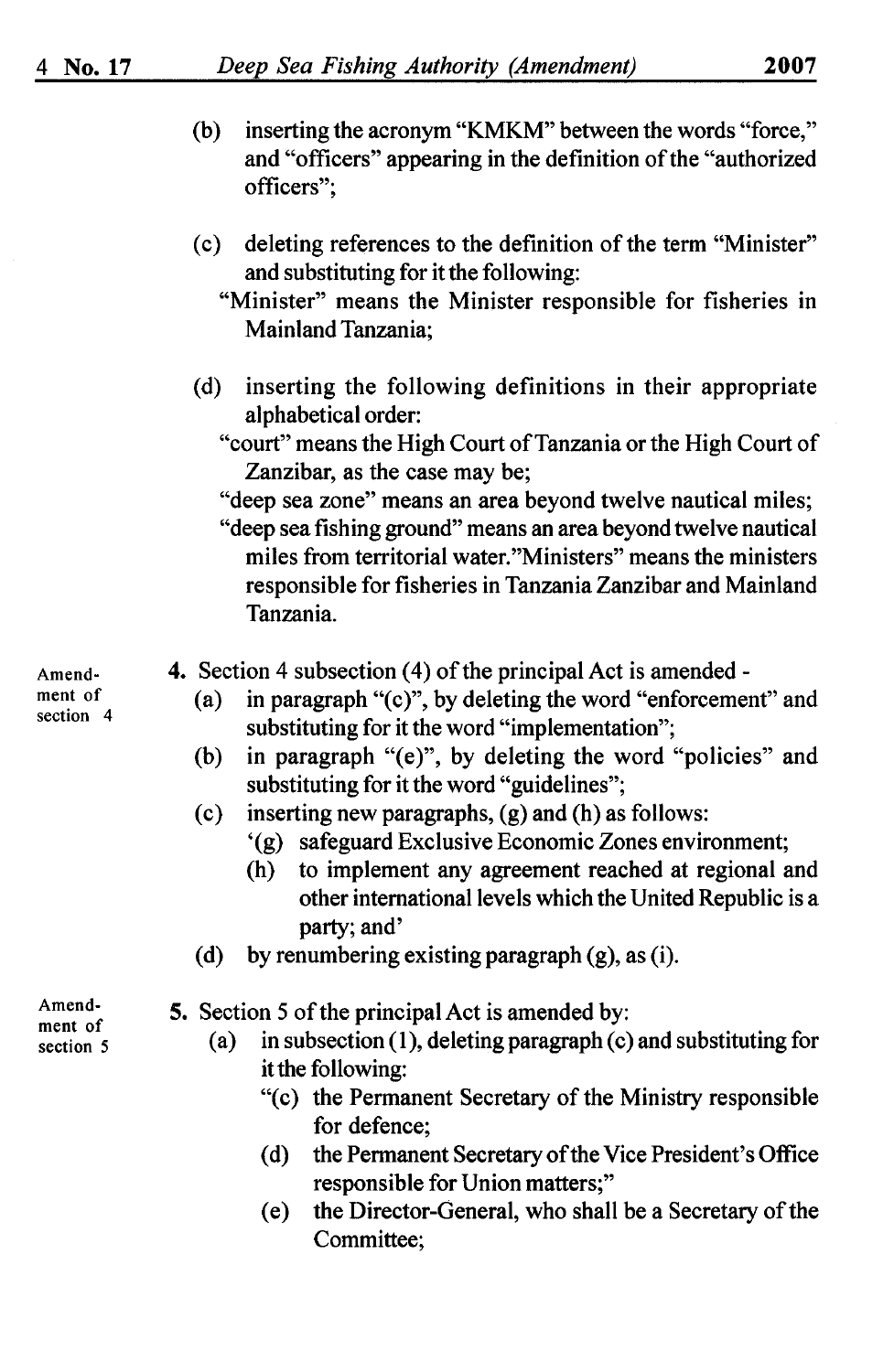- (f) Principal Secretary of the Chief Minister's Office;
- (g) the Principal Secretary responsible for **KMKM.**
- (b) in subsection (3):
	- (a) deleting the words "Director-General and other" appearing in paragraph "(a)";
	- (b) deleting paragraph (d) and (e) and substituting for them the following:
		- "(d) to approve and determine fisheries policies; and

( e) to approve criteria for issuance of licences.'

(c) deleting subsections  $(5)$ ,  $(6)$  and  $(7)$  substituting for them the following:

> "(5) Quorum at any meeting of the Committee shall be two thirds of members from each side of the Union.

(6) The Committee may make its own procedures.

"(7) Where the Executive Committee fails, for any reason, to reach a decision on any matter within its jurisdiction, the Chairman shall refer that matter to the Minister who, shall make consultations with the Minister responsible for fisheries in Tanzania Zanzibar and the Minister responsible for foreign affairs and international cooperation in the United Republic, and the decision reached thereof shall be binding upon both sides of the Union.

- (8) The Technical Advisory Committee shall consist of the following members:-
	- (a) the Director ofFisheries in the Government of the United Republic;
	- (b) the Director of Fisheries in the Revolutionary Government of Zanzibar;
	- ( c) two lawyers, representing:
		- (i) the office of the Attorney General in the Government of the United Republic;
		- (ii) the office of the Attorney General in the Revolutionary Government of Zanzibar.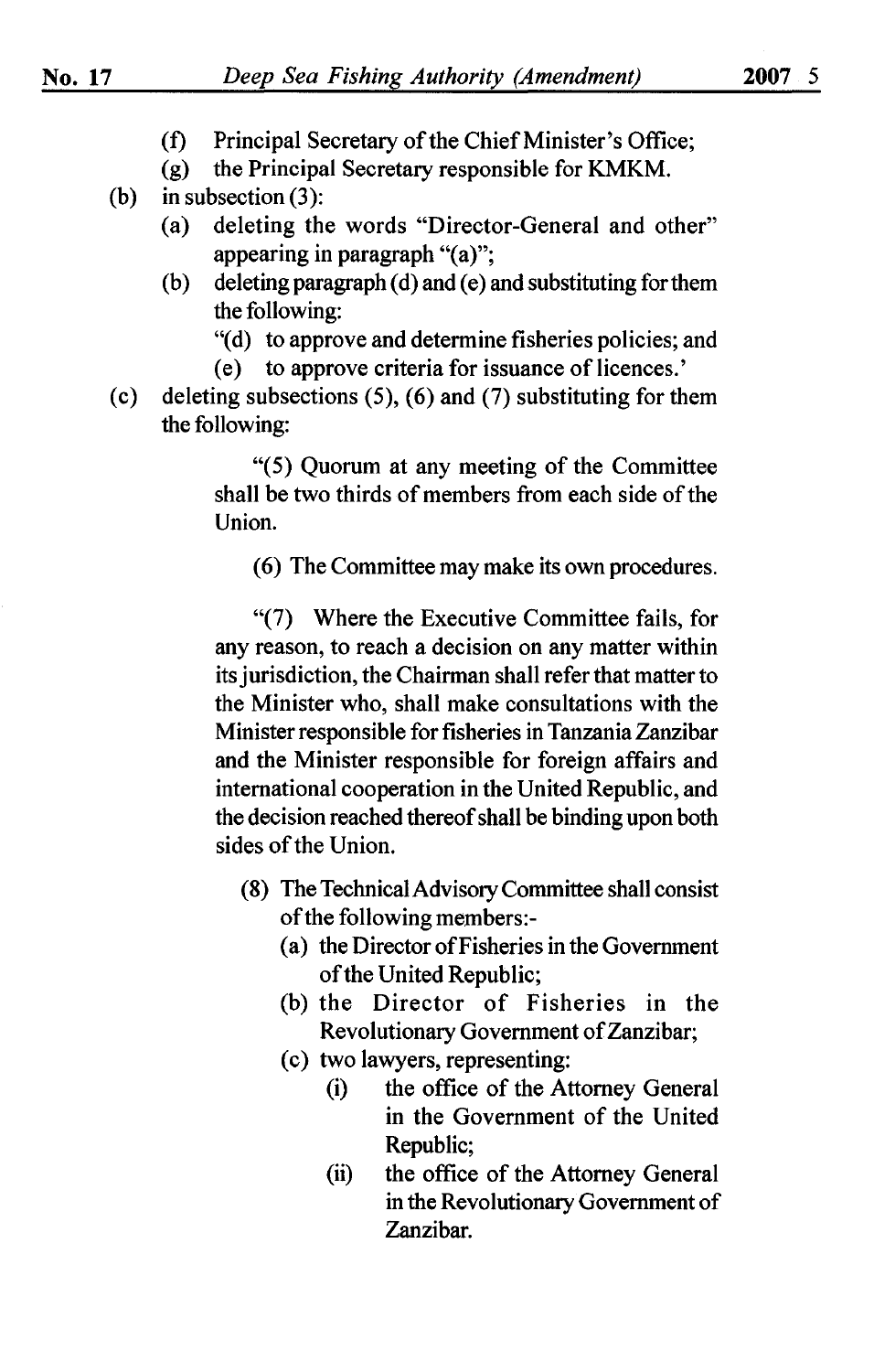- (d) two marine economists, appointed by the Minister after consultation with the minister responsible for fisheries in the Revolutionary Government of Zanzibar, one each from the two sides of the union;
- ( e) two marine scientific researchers from research institutions, one from each side of the Union;
- (f) two other members appointed by the Minister, one each from Mainland Tanzania and Tanzania Zanzibar, being persons having knowledge and experience in the fishing industry.

(9) The functions of the Technical Advisory Committee shall be to:

- (a) make proposals for fisheries policies to be formulated by the Executive Committee;
- (b) evaluate fisheries projects and advise the Executive Committee for consideration thereof before its approval;
- ( c) advise on the type of fishing vessels, fishing gears and sustainable fishing methods; and
- ( d) evaluate reports of performance by the management of its functions and consider the budget and submit it to the Executive Committee for its consideration and approval."
- (d) by renumbering the existing subsections  $(8)$ ,  $(9)$  and  $(10)$  as  $(10)$ ,  $(11)$  and  $(12)$  respectively.
- (e) in subsection  $(10)$  as renumbered by-
	- (i) inserting the word "Technical" between the words "The" and "Advisory" appearing at the beginning of that subsection; and
	- (ii) inserting the words "twice yearly" between the words "meet" and "and may" appearing in the first and second line of that subsection.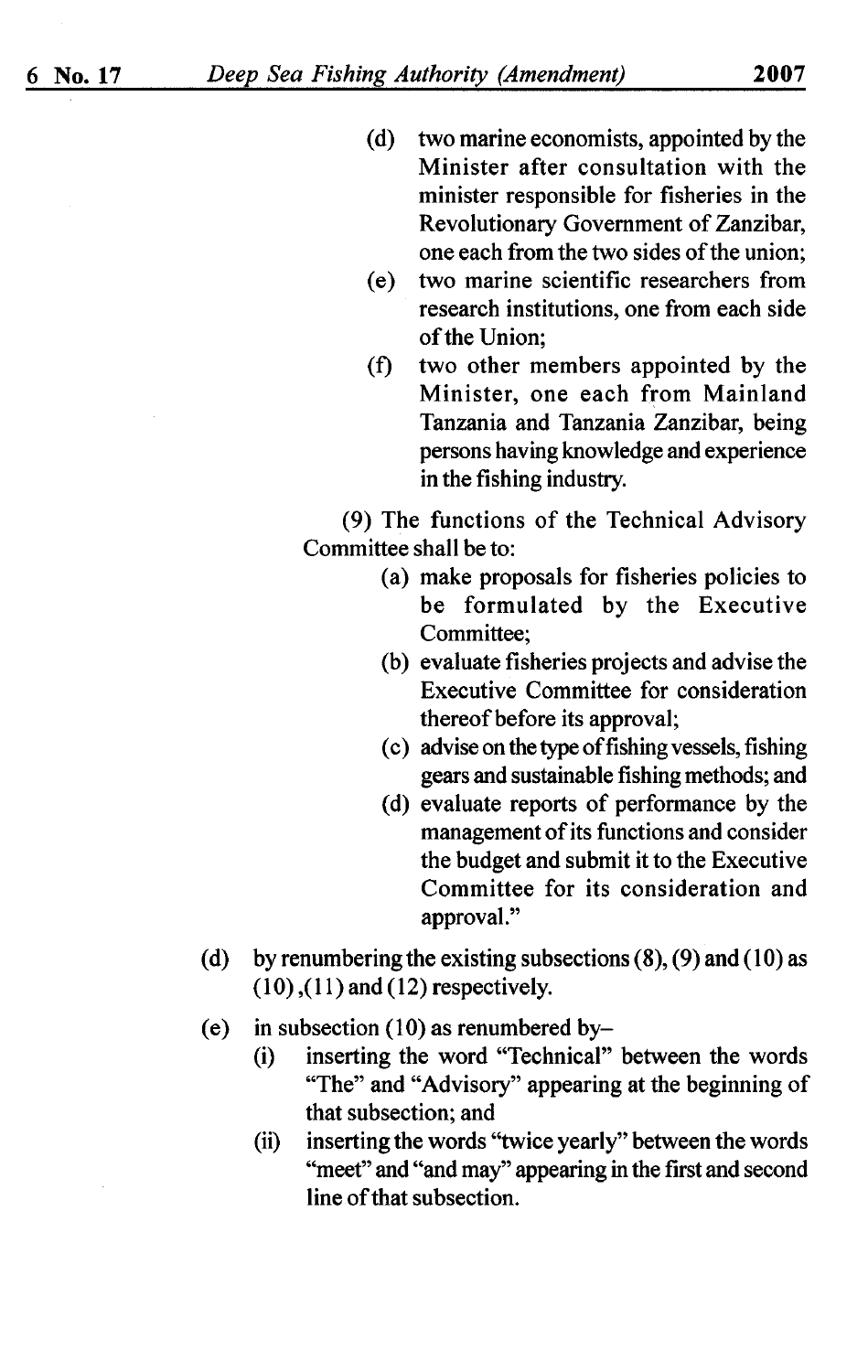| (f)              | deleting subsection (11) as renumbered and substituting for<br>it the following:                                                                                                                             |                            |
|------------------|--------------------------------------------------------------------------------------------------------------------------------------------------------------------------------------------------------------|----------------------------|
|                  | The Chairmanship of the Technical Advisory<br>(9)<br>Committee shall alternate annually between the Director of<br>Fisheries of Mainland Tanzania and the Director of Fisheries<br>of Tanzania Zanzibar."    |                            |
| (g)              | by inserting in subsection (12) as renumbered the words<br>", Deputy Director- General" immediately after the words<br>"Director-General" appearing in that subsection.                                      |                            |
| after section 5: | 6. The principal Act is amended by adding the following provision                                                                                                                                            | Addition<br>0 f<br>section |
| "Secretariat     | $5A$ .–(1) There shall be a Secretariat of the Executive<br>Committee to be headed by the Director- General.                                                                                                 | 5 A                        |
|                  | (2) The Deputy Director-General and officers from<br>fisheries departments from either side of the Union shall be<br>members of the Secretariat"                                                             |                            |
|                  | 7. Section 6 of the principal Act is amended-                                                                                                                                                                | Amend-<br>ment of          |
|                  | (a) by deleting subsection (1) and substituting for it the following:                                                                                                                                        | section 6                  |
|                  | (1)<br>There shall be a Director-General and Deputy<br>Director-General to be appointed by the President.                                                                                                    |                            |
|                  | (b) by deleting subsection (2) and substituting for it the following:                                                                                                                                        |                            |
|                  | (2) The Director-General and Deputy Director-General<br>shall be qualified and well experienced in fisheries activities.                                                                                     |                            |
|                  | (c) in subsection $(3)$ by:<br>deleting the phrase "be responsible to the Executive<br>(i)<br>Committee and to the Minister" and substituting for it a<br>phrase "be answerable to the Executive Committee"; |                            |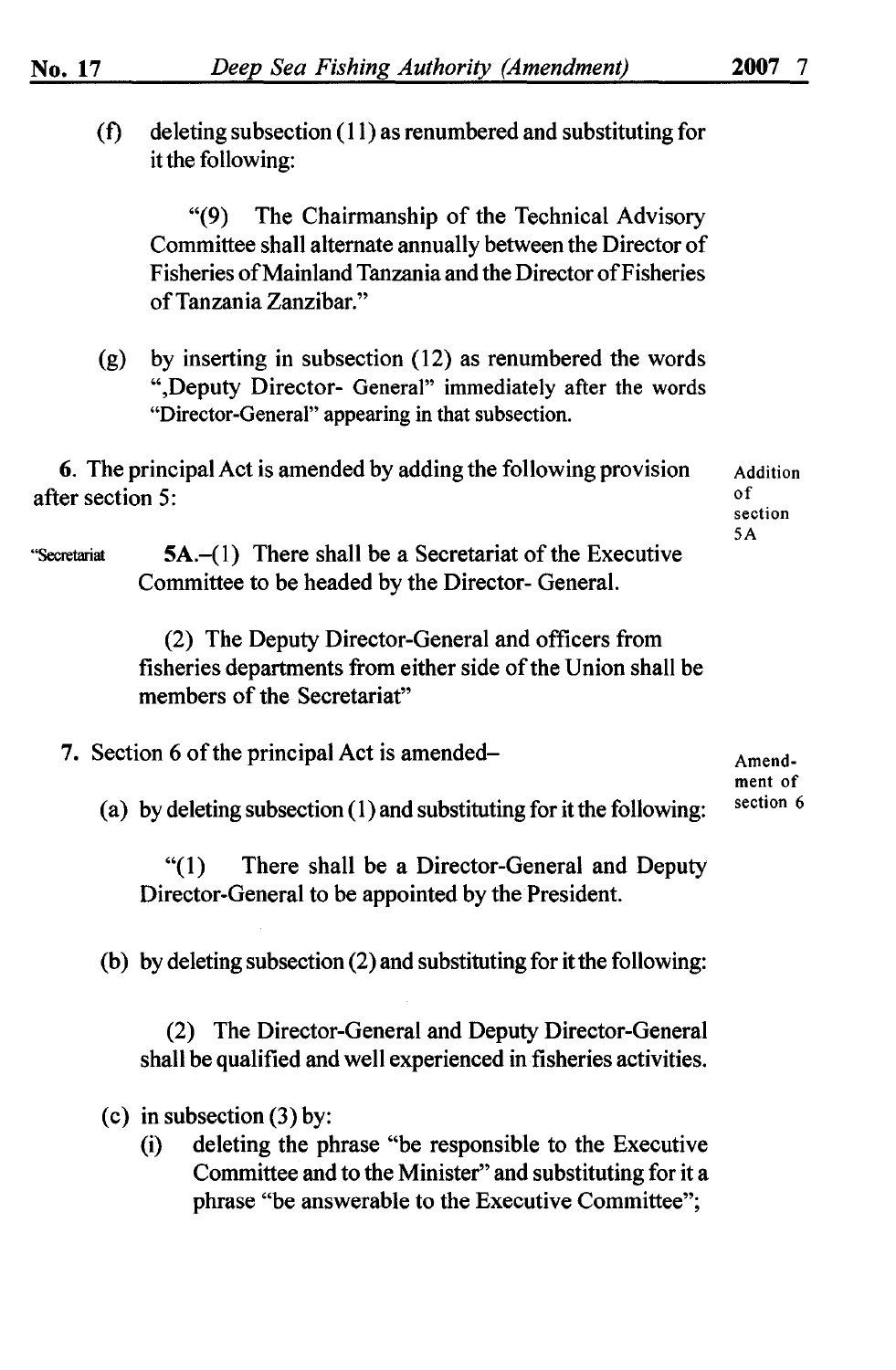- (ii) deleting paragraph "(a)" and substituting for it the following:
	- "(a) receipt of application forms, issuance of licences in accordance to the criteria approved by the Executive Committee and revocation of such licences in case of breach of any provision of this Act;"
- (iii) adding a new paragraph " $(e)$ " as follows:
	- "( e) monitoring and surveillance in Exclusive Economic Zone beyond twelve nautical miles and territorial sea.
- (d) by adding new subsections " $(4)$ " and " $(5)$ " as follows:

"(4) Where the Director- General hails from Tanzania Mainland, the Deputy Director- General shall hail from Tanzania Zanzibar, and vice versa. (5) The tenure of office for the Director-General and Deputy Director-General shall be

three year only."

Amendment of section 8 **8.** Section 8 of the principal Act is amended in subsection (1) by inserting the word "Technical" between the words "The" and "Advisory" appearing at the beginning of that subsection.

Amendment of section 10

- **9.** Section 10 of the principal Act is amended-
	- (a) in subsection  $(1)$ , by deleting paragraphs -

" $(a)$ " and " $(e)$ " and substituting for them, in their respective order, the following:

- "(a) may be appropriated by Parliament and the House of Representatives for the purposes of the Authority;
- ( e) may be allocated for conservation of natural resources and conduct of scientific research.
- (b) in subsection (2) by:
	- (i) inserting the word "fifty" at the beginning of paragraph "(a)"; and
	- (ii) deleting paragraph " $(b)$ " and substituting for it the following:
		- "(b) the remainder under paragraph (a) shall be divided as follows: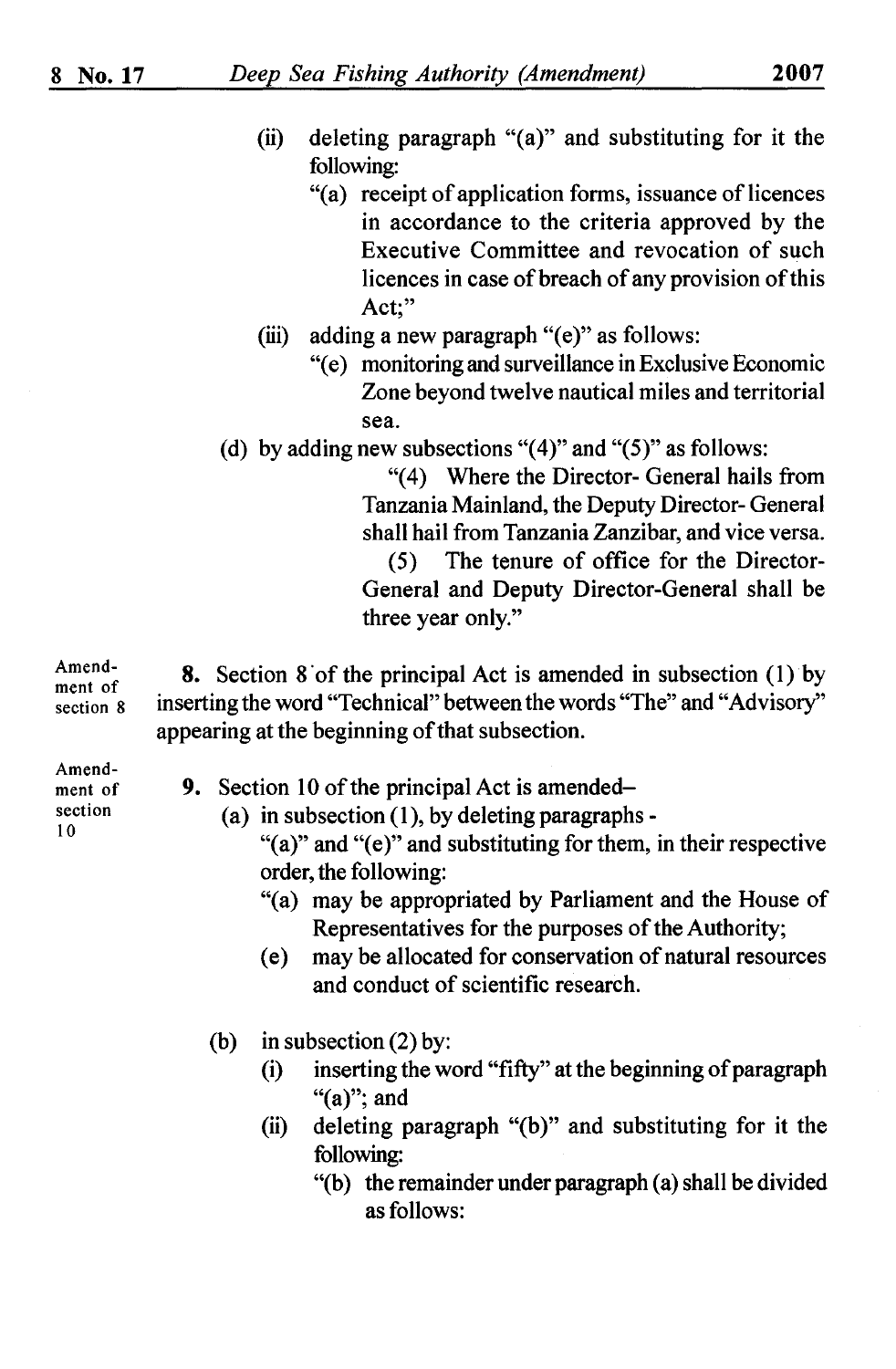Amend-

11

- (i) the Government of the United Republic shall retain thirty percentum; and
- (ii) the Revolutionary Government of Zanzibar shall retain twenty percentum."
- ( c) by adding immediately after subsection (2) the following: "(3) The funds of the Authority shall be used as budgeted for."

|  |  |  |  |  |  | 10. Section 11 of the principal Act is amended- |  |
|--|--|--|--|--|--|-------------------------------------------------|--|
|--|--|--|--|--|--|-------------------------------------------------|--|

- (a) in subsection  $(3)$ , by adding the words "of the Authority" at the end of paragraph (a)"; ment of section
- (b) in subsection (4), by deleting the word "estimates" between the words "supplementary" and "approved" and substituting for it the word "budget; and
- (c) by deleting subsection " $(5)$ " and substituting for it the following subsection:

"(5) A copy of annual budget, supplementary budget and audited report of accounts approved by the Executive Committee shall be submitted to the Minister one month after commencement of financial year."

"(6) A copy of the report under subsection (5) shall be submitted to the minister responsible for fisheries in the Revolutionary Government of Zanzibar".

| 11. Section 13 of the principal Act is amended by deleting the word<br>"Minister" and substituting for it the word "Ministers" |                                    |  |  |
|--------------------------------------------------------------------------------------------------------------------------------|------------------------------------|--|--|
| 12. Section 15 of the principal Act is amended by:                                                                             | Amend-<br>ment of<br>section<br>15 |  |  |
| (a) deleting the word "Minister" and substituting for it the word<br>"Ministers"; and                                          |                                    |  |  |

(b) inserting a phrase "and the House of Representatives, as the case may be," between the words "Assembly" and", and such" appearing in that section.

| 13. Section 16 of the principal Act is amended by-                   | Amend-        |
|----------------------------------------------------------------------|---------------|
| (a) re-designating figure " $16$ " as figure " $16(1)$ "             | ment of       |
| (b) adding a new subsection " $(2)$ " as follows:                    | section<br>16 |
| " $(2)$ The report referred to under subsection $(1)$ shall contain: |               |